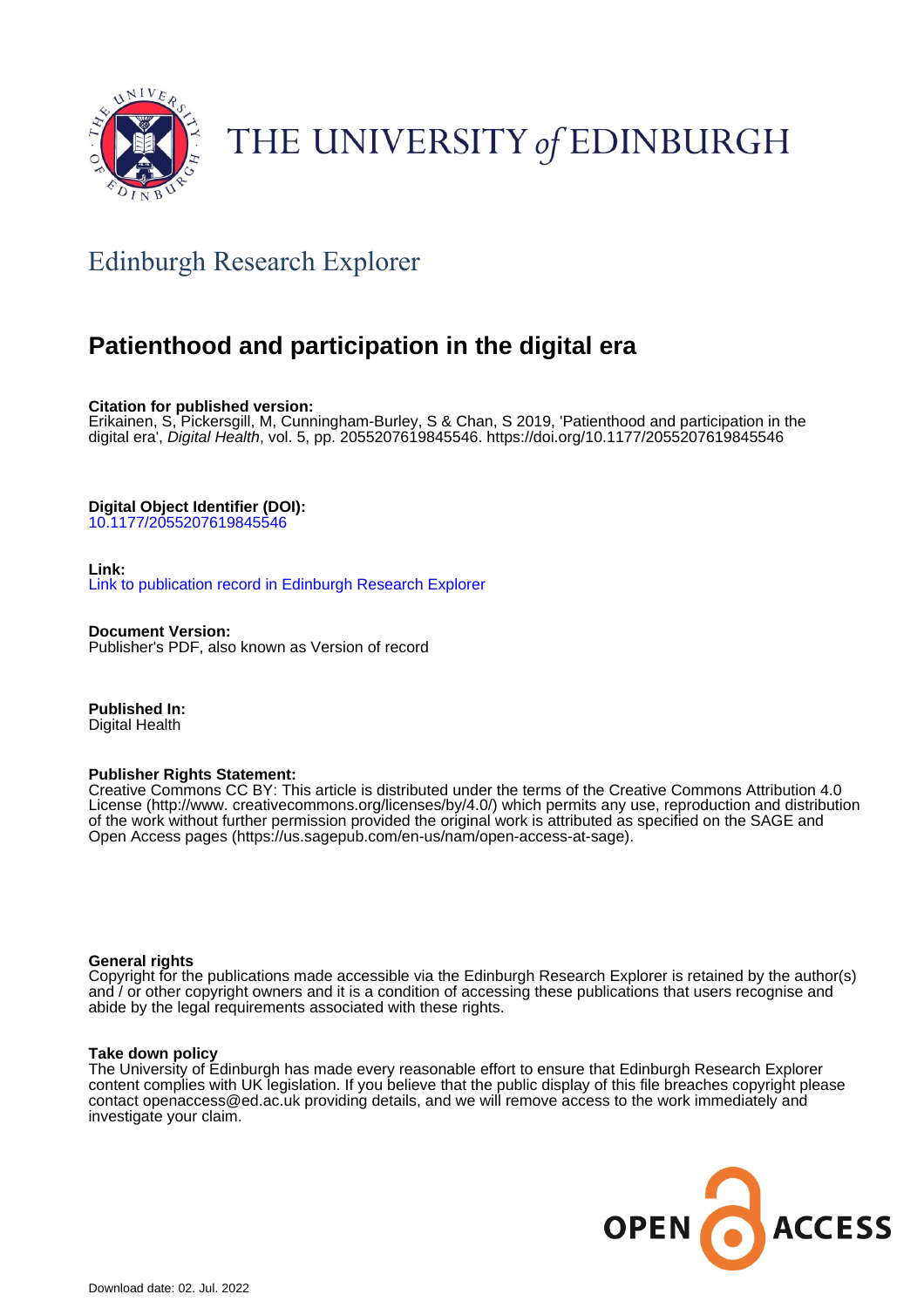#### **Essay**



Digital Health Volume 5: 1–10 C The Author(s) 2019 [DOI: 10.1177/2055207619845546](http://dx.doi.org/10.1177/2055207619845546) <journals.sagepub.com/home/dhj>



Sonja Erikainen **D**[,](https://orcid.org/0000-0002-1442-3050) Martyn Pickersgill, Sarah Cunningham-Burley and Sarah Chan

Patienthood and participation in the digital era

#### Abstract

The 'digital era' of informatics and knowledge integration has changed the roles and experiences of patients, research participants and health consumers. No longer figured (merely) as passive recipients of healthcare services or as beneficiaries of top-down biomedical information, individuals are increasingly seen as active contributors in healthcare and research. They are positioned into multiple roles that are experienced simultaneously by those who access and co-produce digital content that can easily be transformed into data. This is contextualised by 'big data' technologies that have altered biomedicine, enabling collation and analysis of myriad data from digitised records to personal mobile data. Social media facilitate new formations of communities and knowledge enacted online, while novel kinds of commercial value emerge from digital networks that enable health data commodification. In this paper, we draw from exemplary digital era shifts towards participatory medicine to cast light on the rapprochements between patienthood, participation and consumption, and we explore how these rapprochements are mediated by, and materialise through, the use of participatory digital technologies and big data. We argue that there is a need to use new conceptual tools that account for the multiple roles and experiences of patient–participant–consumers that co-emerge through digital technologies. We must also ethically re-assess the rights and responsibilities of individuals in the digital era, and the implications of digital era changes for the future of biomedicine and healthcare.

#### Keywords

Patienthood, participation, health consumerism, digital media, social media, big data

Received 26 June 2018; accepted 28 March 2019

In recent years, scholars across disciplines<sup>1-7</sup> have documented shifts in the nature of patienthood and participation. These have been propelled by wider socio-technological transformations that have changed biomedical research, healthcare and social interaction in the so-called 'digital era' of data analytics, informatics and social media in societies with well-established digital networks. Changes cluster around the intertwined phenomena of 'big data' and the increased 'datafication' of once-unquantified aspects of life, $3,8$ and the modes of interconnectivity, communication, and information access, sharing and co-production that are enabled by digital platforms. In this context, individuals are continuously and simultaneously positioned as both patients and 'active' participants in biomedicine and healthcare by healthcare providers, researchers and research organisations, and policymakers – as well as by themselves and each other. Increasingly, citizens are figured not (just) as passive recipients of healthcare services by healthcare professionals or as mere beneficiaries of top-down biomedical information and health research by researchers, but as active, engaged members in healthcare and biomedical research production. This is exemplified by increasing trends towards what has been called 'participatory' medicine and healthcare,<sup>9</sup> including trends towards personalised medicine and genomics in particular.

#### Corresponding author:

Creative Commons CC BY: This article is distributed under the terms of the Creative Commons Attribution 4.0 License (http://www. creativecommons.org/licenses/by/4.0/) which permits any use, reproduction and distribution of the work without further permission provided the original work is attributed as specified on the SAGE and Open Access pages (https://us.sagepub.com/en-us/nam/open-access-at-sage).

Centre for Biomedicine, Self and Society, Usher Institute of Population Health Sciences and Informatics, University of Edinburgh, Old Medical School, UK

Sonja Erikainen, Centre for Biomedicine, Self and Society, Usher Institute of Population Health Sciences and Informatics, University of Edinburgh, Old Medical School, Teviot Place, Edinburgh EH8 9AG, UK. Email: [sonja.erikainen@ed.ac.uk](mailto:sonja.erikainen@ed.ac.uk)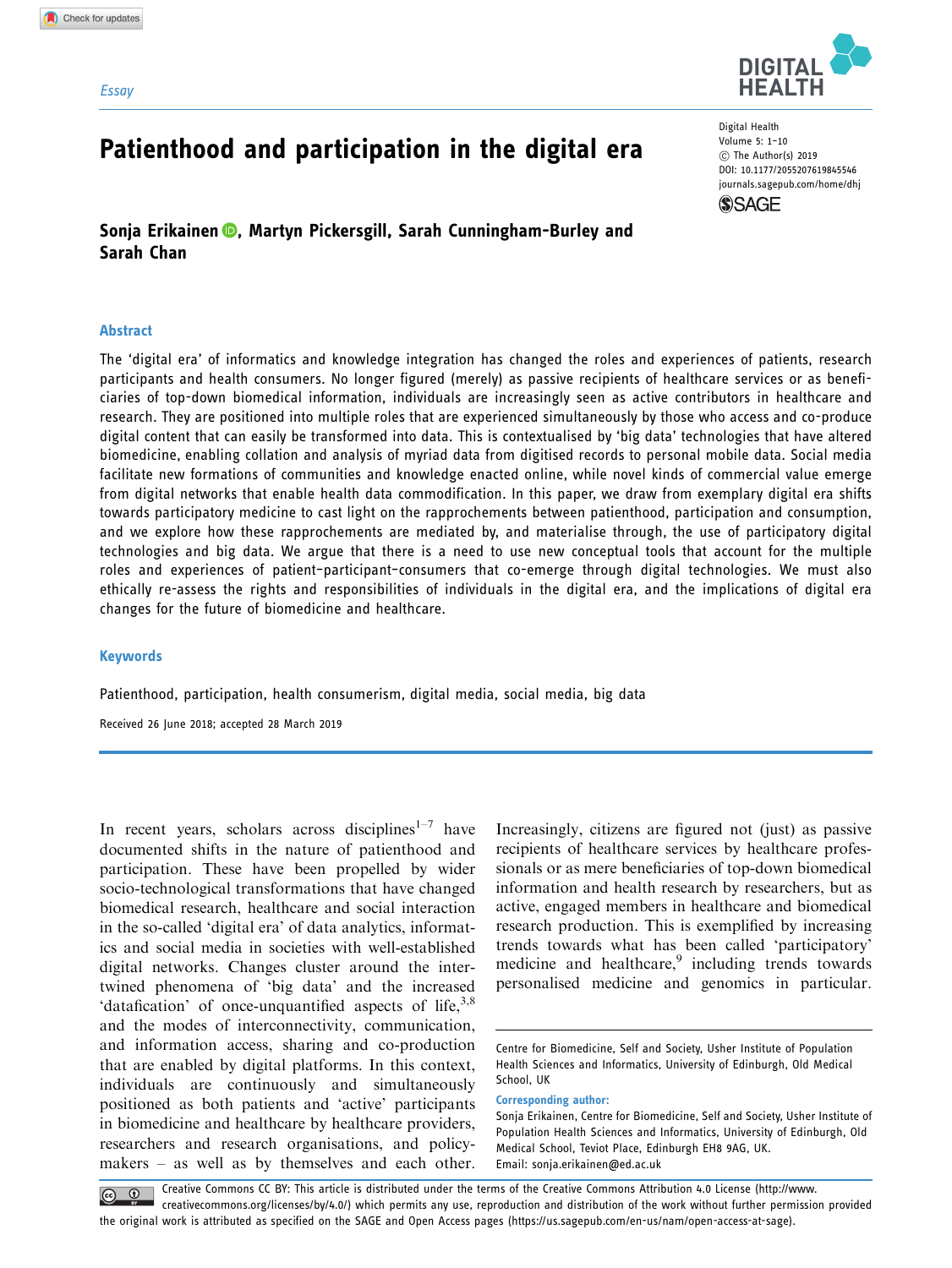These aim to provide individuals with personalised biomedical and health information that are both co-produced by and enable individuals to act on and take responsibility for their own health. In the context of increasing commercialisation and globalisation of medical and healthcare services, many people also occupy the role of health consumers in ways that are facilitated by digital health markets and directto-consumer (DTC) medicine.<sup>10</sup> The extent to which these trends are bringing new forms of participation and empowerment at the level of the individual and collectives is, of course, contested. The ways in which patienthood and participation in healthcare and health relevant data production are becoming intertwined and reconfigured demand critical interrogation.

Existing analyses and commentaries have highlighted many potentially empowering as well as dangerous aspects of, and prospects that accompany, the 'activation' and 'responsibilisation' of patients and citizens in relation to health and medical information in the digital era.<sup>5,6,11</sup> In this paper, drawing on such scholarship and with examples from our own work, we aim to provide a synoptic account that synthesises the relevant conceptual issues around three key areas: biomedicine and big data; datafication and the construction of community; and commercialising and consuming health. In this way we map how participatory biomedicine and healthcare in the context of social and digital media are blurring and merging the roles and experiences of patients, (research) participants and health consumers. In particular, we examine the seemingly disparate but concurrent move towards population level and 'personalised' biomedicine; the processes and practices of (self-)datafication and online health community formation; and the commodification of user-generated content and DTC medicine.

Our aim is not to provide a comprehensive overview of all the diverse emerging digital era formations of patienthood and participation, but rather to draw from exemplary shifts towards participatory medicine to focus on the rapprochements between patienthood, participation and consumption. We explore how these rapprochements are simultaneously mediated by, and materialise through, the use of participatory digital tools and big data biotechnologies, which are reconfiguring the roles of patients, participants and consumers – roles that are often experienced simultaneously by those who access, share and co-produce digital content. Patient–participant–consumers are both subjects and agents of biomedical practices, bringing to the fore that we must not only account for the multiple roles and experiences that co-emerge through digital technologies, but also ethically re-assess the rights and responsibilities of individuals in the digital era. Such interdisciplinary theoretical, methodological and normative tools are required to analyse and appropriately respond to the effects of intersecting and merging digital and biomedical shifts upon citizens as well as healthcare systems and institutions across different contexts. While myriad aspects of these shifts have been explored by others, these analyses have often remained separate, and the intersections of different digital era changes have achieved less attention and scrutiny. The next section provides some wider context before the paper focusses on three key areas of possible transformation.

## Contextualising digital era patienthood and participation

The 'digital era' is characterised not only by unprecedented levels of interconnectivity, information access, circulation and co-production, but also by increasing speed, spread and dynamism in relation to knowledge and information turnover. This has been argued to make the information flows of the digital 'information society' challenging to manage and control.<sup>12,13</sup> The current scope of digitally mediated forms of information provision and knowledge management cut across most cultural, social and economic spheres of life.<sup>14</sup> Indeed, the impact of, and challenges posed by, digital era changes have been analysed in relation to myriad domains ranging from governance and public sector organisation<sup>15</sup> to human resource management<sup>16</sup> to marketing<sup>17</sup> to cultural phenomena like 'fandom'<sup>18</sup> in addition to health.<sup>1–7</sup> The emergence of interactive Web 0.2. digital and social media technologies that enable users to (co-)produce and circulate digital content have facilitated increasing practices of, and platforms for, 'prosumption', which refers to the ability of users to both produce and consume information online.<sup>19</sup> Prosumption has been further enabled by mobile devices and wearable sensors that can simultaneously produce, collate and facilitate access to myriad forms of digital data. The potential and impact of these technologies across sectors and domains have been heralded by technology companies, policy makers and cultural commentators as a 'digital revolution'.

In the context of biomedicine and healthcare, digital health technologies and applications have been argued to carry revolutionary potential to transform medicine and healthcare in the near future in ways that are promoted as empowering expressions of participatory medicine and 'citizen science'. Hood et al.<sup>20</sup>, for example, have envisioned that in the next few years, 'each patient will be associated with a virtual data cloud of billions of data points' and that these data will be 'multi-scale' as well as 'extremely heterogeneous in type'. They argue that this digitisation or 'datafication'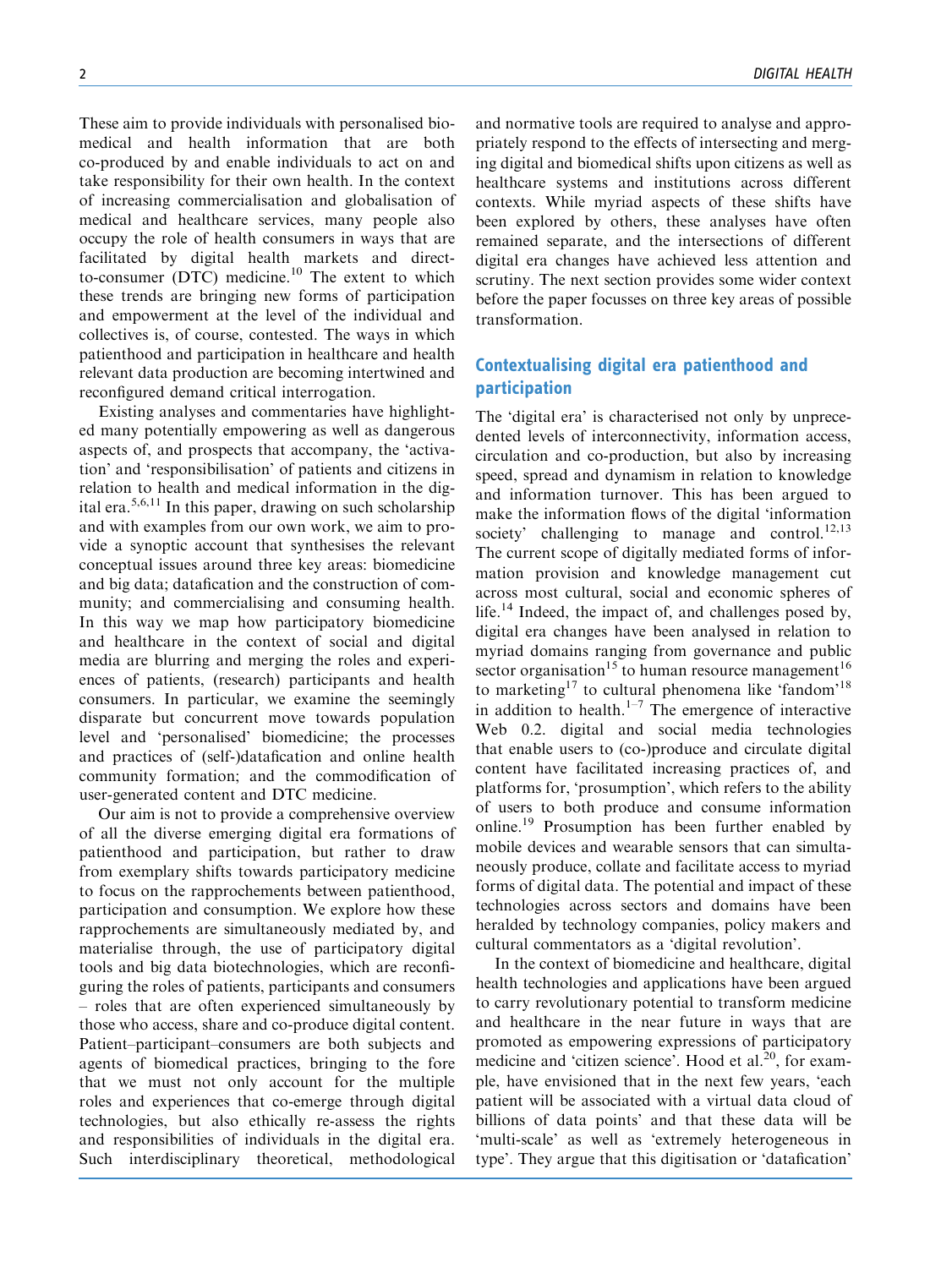of patients will, in turn, facilitate a new model of healthcare that is simultaneously predictive, preventative, personalised and participatory. It will enable patients to benefit from personalised medical information derived from population data stratification, and to take responsibility for managing and improving their own health by monitoring their health data.

In contrast to these promissory visions, others have argued that aspiring towards such 'predictive, preventative, personalised and participatory' medicine represents ethically questionable demands for idealistically independent individuality, $2^1$  medical (self-)surveillance and health-related 'responsibilisation', whereby the responsibility for healthcare is increasingly transferred from public and national healthcare services to individuals.<sup>11</sup> Emphasis on, and celebration of, 'individual responsibility' has been argued to reflect neoliberal discourses around decreasing state accountability, $\frac{1}{1}$  and to mirror Foucauldian modes of power and discipline whereby individuals learn to actively discipline themselves against established norms of health.<sup>22</sup> While framed as patients' and citizens' empowerment, the promotion and use of 'participatory' digital health tools and medical selfmonitoring technologies can thus be seen as a medicalised form of 'responsibilisation'.

Simultaneously, the potentials of digital technologies in general and digital health technologies in particular are constrained by inequalities of access and benefit distribution that derive from broader inter- and intra-national socio-economic disparities. A global 'digital divide' has materialised along socioeconomic lines in multidimensional ways that are characterised by disparities of access to, and use of, digital tools both between high-income and low- and middleincome countries, and between the rich and poor in each country, $^{23}$  as well as along the lines of social dividers such as generational and gendered relations.<sup>24</sup> In the context of medicine and healthcare, the 'digital divide' is intertwined with well-known global health disparities around access to, and quality of, healthcare, which means that inter- and intra-nationally disadvantaged and socio-economically marginalised populations also carry a disproportionate burden of disease.<sup>25</sup> The 'digital era' and its implications for medicine and healthcare have thus not materialised everywhere, and for everyone, to the same degree, which both constrains its healthcare as well as more general potential, and implies that the analysis we advance in this paper is, from the outset, delimited by the scope and reach of digital influence.

Changes in the roles and experiences of 'patienthood' and 'participation' in the 'digital era' are thus intertwined with, and are taking shape in the context of, broader social-economic and geo-political divisions and shifts beyond biomedicine, which in turn are shaping the current bio-technological and healthcare landscape. Our analysis must be located within this wider context, but it also aims to move beyond both the established promises and fears about the potential of the 'digital era', by focusing on the nature and implications of mergers between the roles and experiences of 'patients', 'participants' and health 'consumers'. These mergers are, potentially, both hopeful and unnerving, but they also carry implications beyond this political and ethical duality.

### Biomedicine and big data

The emergence of digital tools of data collection, collation and analysis has altered the nature and focus of biomedical research and healthcare. The preponderance of so-called 'big data', i.e., large quantities of varied, dynamic, easily collated, shared and distributed  $data<sup>26</sup>$ , has not only impacted the conduct of biomedical and health research, but also its effects have penetrated into the everyday lives and mundane interactions of patients and citizens more generally, in ways that have implications for how biomedical information is derived and constructed. $24,27$  More generally, digital and quantified health has become a significant dimension of contemporary healthcare and medical practice in many countries. For instance, digital health and medical technologies are being applied not only in biomedical and public health research but also in combination with electronic medical records for the diagnosis, management and treatment of illness and disease.<sup>2</sup> Ongoing work by one of the present authors explores how this is intertwined with the emergence of new fields such as 'digital psychiatry', which has the potential to reshape therapeutic encounters by combining (or dissipating) patient testimonies based on subjective experience with data collected via digital means.<sup>28</sup> These include so-called eHealth and Health 2.0 technologies and remote access care, as well as various mobile and wearable or implanted devices and biosensors. The use of these technologies in healthcare is producing new bio-techno-social populations. $5,8$ This, in turn, generates new ethical challenges in relation to how digital and social media are being and should be used in healthcare, as well as to find out about, and participate in, ongoing biomedical health-related research. We need to ask how social media is enabling or changing the involvement of patients as participants in relation to health and medical information, $13$  and, importantly, what the ramifications of this are for their care.

Data-driven technologies such as myriad mobile technologies, applications and digital devices, cloud computing, social media and internetworked sensors of various kinds increasingly structure both public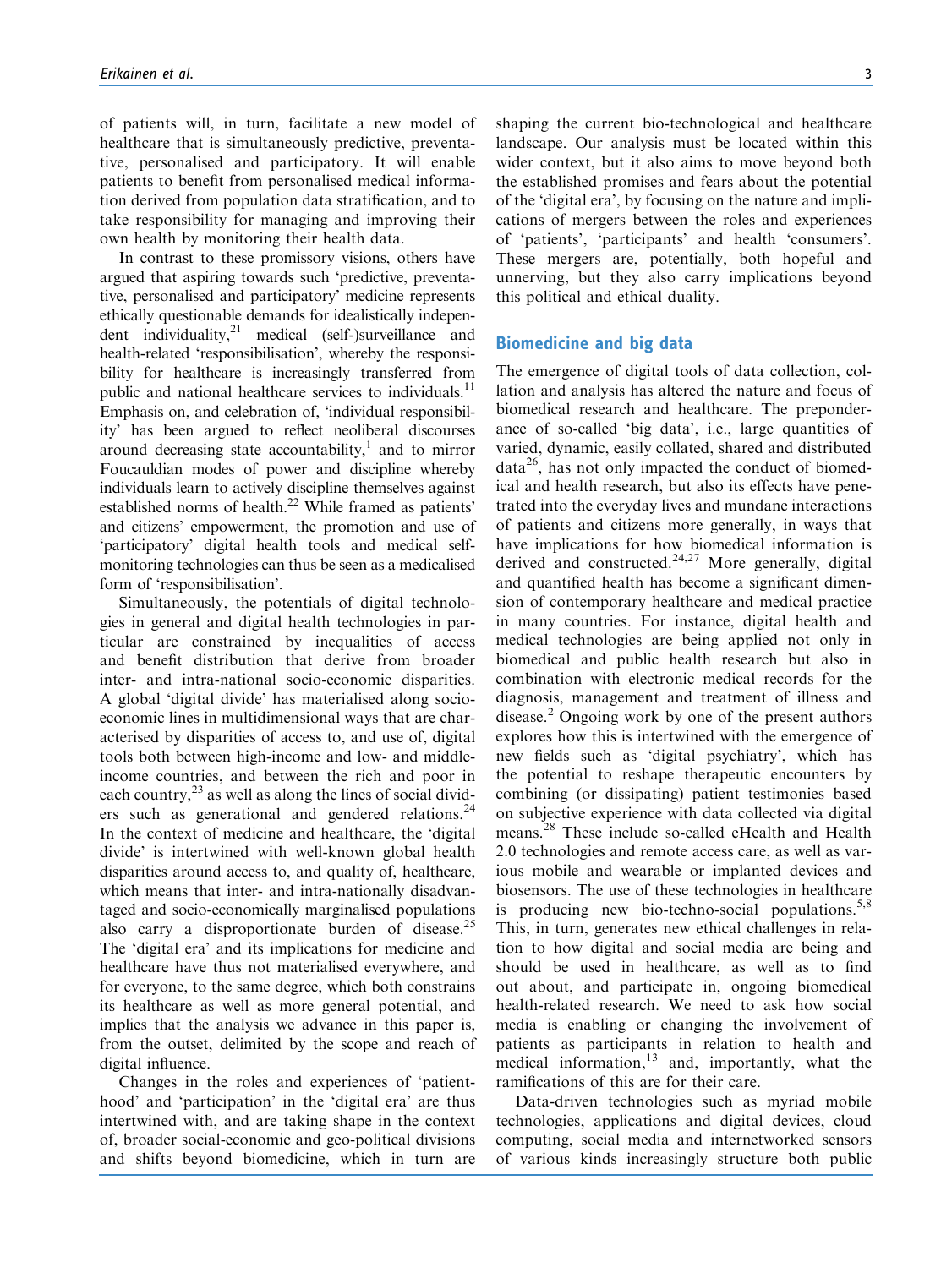and private spheres of life including the workplace, home and leisure activities in addition to healthcare. By using these technologies, we both generate and take advantage of data that are aggregated and analysed by next-generation data analytics. $^{29}$  This includes data from social media platforms, which enable the creation and sharing of user-generated content. By facilitating collection of this generally unsolicited, unmoderated and unsupervised content that can capture details of (qualitative as well as quantitative) information about disease experience that was previously largely outside the purview of medical research, social media are reconfiguring how biomedical knowledge is organised and created. $30$  The production and archiving of patient-generated content and (patient) data such as self-reporting of symptoms and recovery that is shared through social media platforms is increasingly used for medical research in ways that disrupt traditional research modes characterised by organisational settings like hospitals and traditional data collection procedures.<sup>30</sup> Hence, 'digitally engaged patients'<sup>2</sup> become participants in, and co-producers of, biomedical knowledge. $31$  Combined with intertwined phenomena, such as increased networking of previously separate data infrastructures, and the open data movement that promotes open and free access to various kinds of data, big data are producing new data assemblages.<sup>26</sup> These assemblages are changing how individuals and collective divisions are conceptualised and framed in general and in the context of biomedicine and healthcare in particular.

Big data analytics are designed to extract patterns of information that can be evaluated to construct meaning from the data abundance, such as patterns and differences in disease progression and treatment response within and between patient groups.<sup>32</sup> The consequent effect of stratifying populations through algorithmically created groupings has enabled new kinds of 'social sorting' that are introducing new categories of patients and diseases, at the same time as they can reinforce existing ideas and cultural assumptions about social difference.<sup>29</sup> Predictive analytics applied to aggregated datasets can produce increasingly powerful evidence of patterns, which are being employed to shed new light on illness and disease risk at population subgroup level. For example, the aggregation of biomedical and population health data with data not conventionally considered 'medical' can be applied to identify population level patterns of medically relevant information. Data now considered medically relevant in this context include lifestyle data collected from mobile applications, but also inter alia educational attainment, criminal, income and data collected by government and other public authorities to derive sociodemographic data. New medical

populations and subgroups are consequently emerging through big data analytics, based on various previously unknown shared biomarkers and biosocial indicators. The delineation of these subgroups does not occur in a social vacuum: cultural assumptions such as those derived from race, gender and socio-economic inequalities, including presumptions and stereotypes based on social class, may be embedded in the algorithms through which subgroups emerge. Such assumptions can become reinforced in new ways through big data, such as using credit scores to predict and grade health risks including risk of cardiovascular disease. $^{33}$ These phenomena not only signal changing ideas about what counts as medical (or at least medically relevant) data, but also illustrate a broader ongoing shift in biomedical knowledge production away from conventional evidence-based medicine.<sup>26</sup> While evidence-based medicine has prioritised (time consuming and expensive) hypothesis-driven clinical trials and experimental studies, data-driven approaches and methods are increasingly used to search for associations and correlations within and across datasets, in real time.<sup>34</sup>

With regards to digital curation, patients' medical information is increasingly collected and stored in electronic health records that together form large databases at a (regional and even national) population level. In Scotland, for example, the Scottish National Health Service and affiliated organisations collect and store population medical records that are analysed to interpret health patterns. Even more recent developments include the Scottish Health Research Register (SHARE) project, which is working to construct a register of the Scottish population that agrees to provide access to their personal medical records for the purposes of further research.<sup>35</sup> These exist alongside many other similar large-scale population health data endeavours, such as the 'All of Us' research programme in the USA to construct an easy-access databank of medical and health data from one million Americans<sup>36</sup> and whole genome sequencing initiatives like the associated 100,000 Genomes Project in England. $37$  The emergence of digital and big data databanks and research modes positions increasing numbers of patients and citizens as research participants, as we contribute our medical, health and lifestyle data to expanding data archives that are used for biomedical research, population health studies and healthcare interventions. Current and future healthcare is wrapped up in such data initiatives, further blurring the research participant/patient boundary and implying novel responsibilities of such participation.

While, on the one hand, the availability of big health data and big data analysis tools are focusing biomedical and health research attention towards population level research, on the other hand, research that applies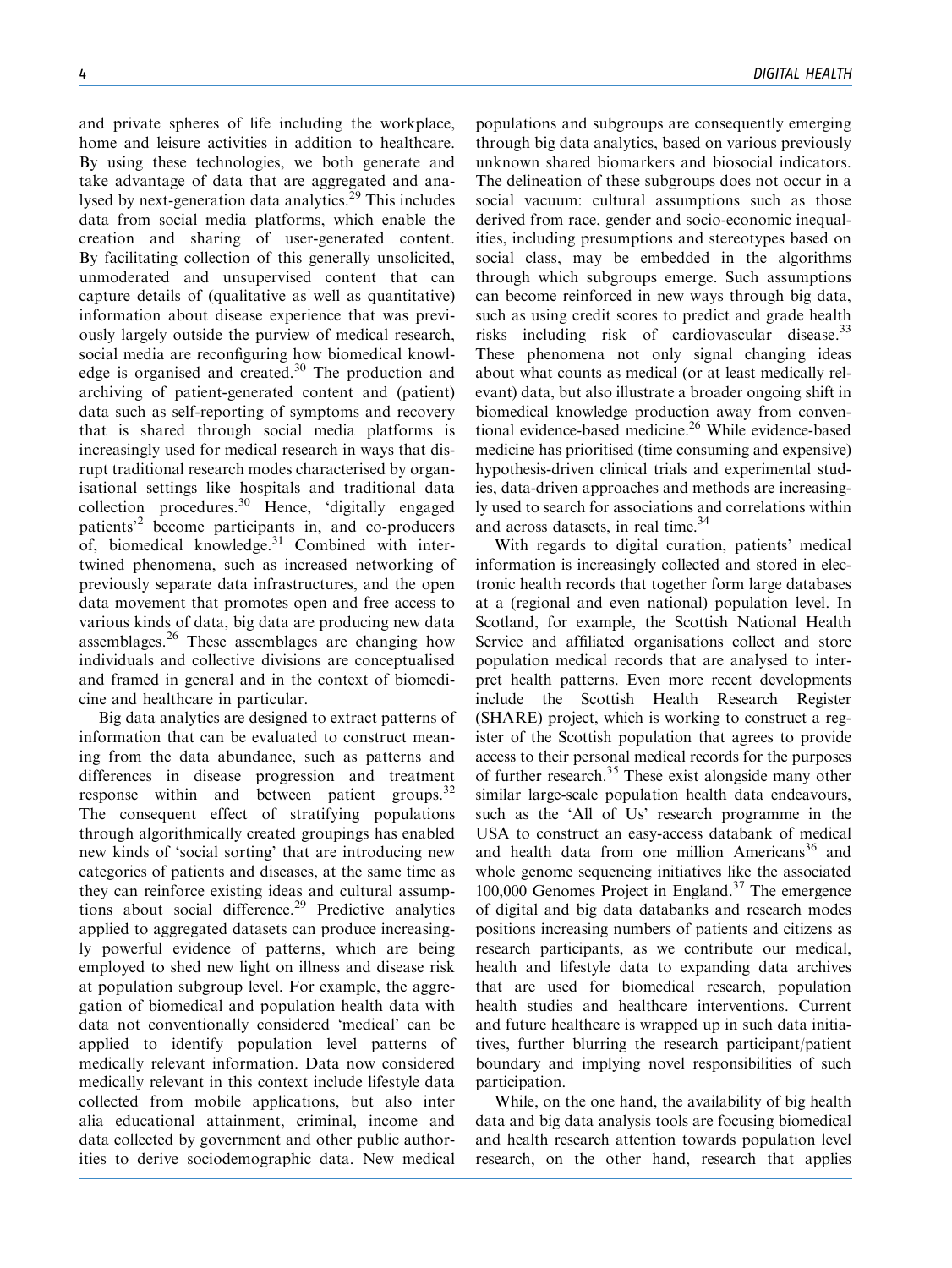population level data is increasingly aimed at translating such data into personalised or individualised treatment solutions.<sup>38</sup> This creates a sphere of interaction in which health is simultaneously increasingly individualised yet understood through the lens of populations. Digita and technology-based research tools and methods, such as genomics and other so-called '-omics' fields, such as proteomics aimed at the collective characterisation of proteins, and systems-level modelling of biomedical data are increasingly hoped by biomedical, industry and governmental commentators to enable better targeted and more *personalised* treatments.<sup>39</sup> Resonant with shifts documented following the rise of such genomic technologies in public health, digitisation enables the direction of 'scientific, biomedical, and public health attention both *inward* [...] and *outward*<sup>40</sup>.

## Datafication and the construction of community

Practices of self-'datafication', most notably what is often termed self-tracking and the 'quantified self' movement, are increasingly promoted by companies and media commentators, as well as engaged in by a variety of publics. These forms of voluntary selfmonitoring or surveillance feature the recording and quantification of various features of everyday lives.<sup>41</sup> In turn, these act as the basis for constructing digital communities of self-trackers, within which one's own data can be shared and (re)interpreted through the lens of data generated by others.<sup>41,42</sup> These practices, and the technologies that enable them, enact new representations and conceptualisations of the self in relation to others, producing detailed biometrics of the body, behaviour, lifestyle and environment that deconstruct and reconstruct bodies and subjectivities in quantitative terms. This process is especially visible in the domain of health and wellness, where one's nutritional, fitness and other lifestyle data can be monitored, then compared to a quantified health 'norm' that is created by the aggregation of large quantities of lifestyle data from others, and ultimately used to construct self-knowledge that can be applied by individuals to modify their lifestyle practices and 'take responsibility' for (or responsibilise) their own health. $41,43$ 

Simultaneously, digital and social media have innovated patient options for interacting, generating networks, forming identities and communities, and mobilising in unprecedented ways – as well as accessing cutting-edge information about biomedical science and technology, healthcare law and practice. Specialised platforms such as *PatientsLikeMe* – and general platforms like Facebook, Twitter and YouTube – participate in the production of patient experiences. In particular, they enable the creation and sharing of, and access to, content produced by patients about their experiences of disease, illness, treatment and recovery. By aggregating individual experiences, these platforms function as databases of experience<sup>2</sup> which include advice and recommendations about treatment options and forms of care that patients and prospective patients can use as a resource in health-related decision-making. Digital patient communities and spaces enable patients to re-frame and challenge information and messages distributed by competing organisations and agendas, including officially authorised stories, to produce counter-hegemonic discourses of their own that function as alternative knowledges.<sup>44</sup> The discourses and frames that individual patients are faced with will, in turn, be influenced by the social networks to which they belong. Digital networks are not neutral spaces: existing connections, as well as links enabled and forged by the structure of the social media platform itself, influence which information and messages users encounter and which interpretations they elect to make.

This circulation of digital and social mediafacilitated information is also connected with the broader shifts in biomedical knowledge production around which kinds of information can count as 'evidence', not only in relation to the harnessing and use of digital and social media data in biomedical research, but also with regards to increasing disillusionment among some publics with conventional medicine and medical research. This is particularly evident when it comes to controversial experimental and alternative forms of treatment and medical intervention that are marketed directly to consumers online, such as socalled 'unproven' DTC stem cell therapies that do not conform to the standards of evidence-based medicine, including clinical trials. $45-47$  Information distributed by DTC clinics offering these therapies as well as usergenerated content on social media provide alternative sources of information, in addition to (or instead of) conventional medical sources. This is especially pertinent when patients' priorities do not align with the priorities of the medical and healthcare professionals who treat them. Exemplary is the 'right to try' movement, which is focused on patients' access to experimental therapies and drugs. The movement has unfolded at the intersection of patients' priorities and need for treatments for diseases for which no evidencebased treatments exist – including conventionally disregarded emotional needs such as the value of hope<sup>44,48</sup> – and the priorities and concerns of medical and research professionals working within evidence-based epistemic frames.<sup>49</sup> Their priorities are focused on effectiveness, including cost effectiveness, and safety of medical care, even when compassionate use and experimental intervention remain part of the medical framework.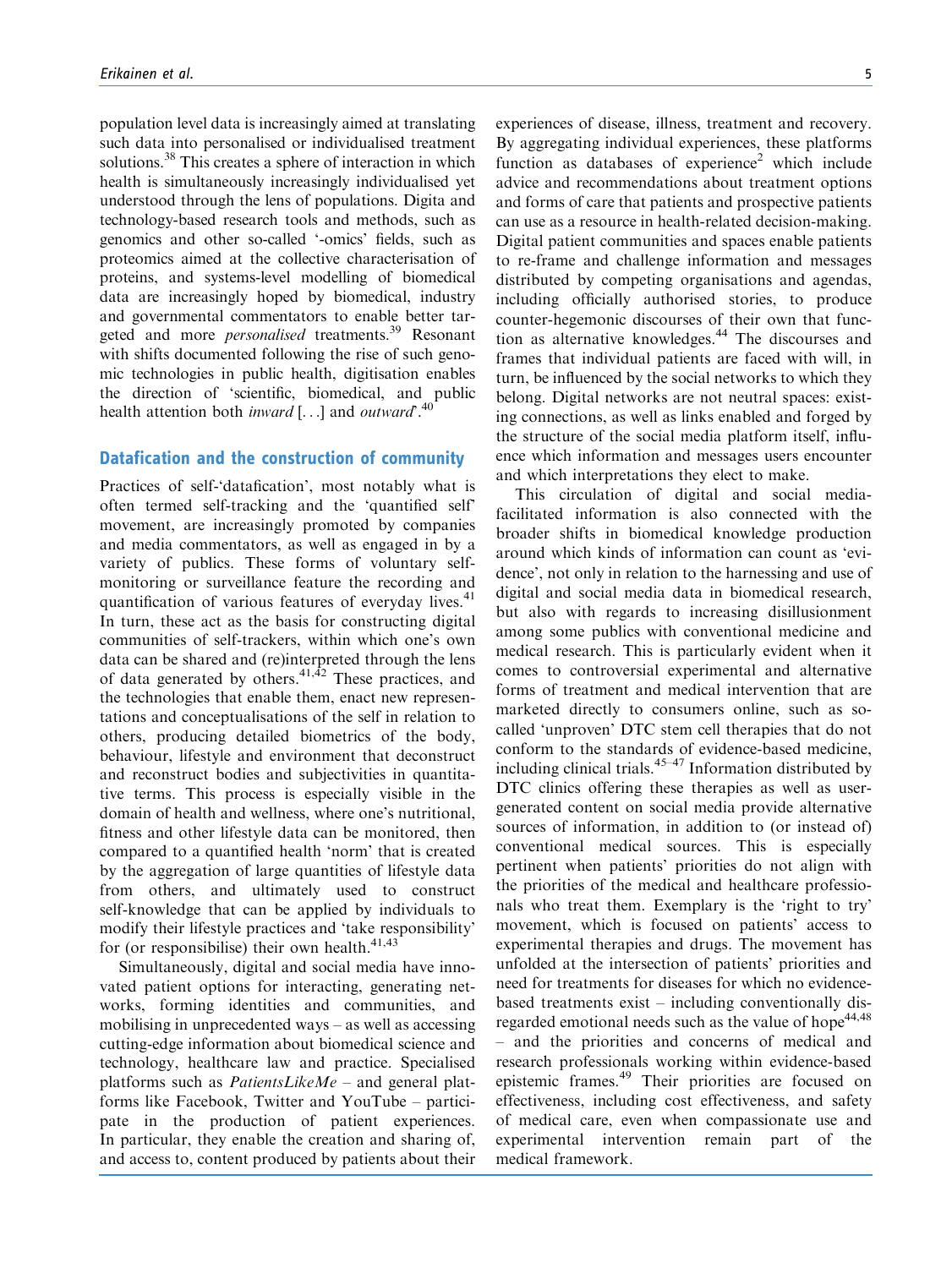In addition to community formation around specific disease categories, new participatory health communities are consolidating through the populations produced by the use of big data technologies and analytics in biomedicine, facilitated by social media. These include groups of individuals identified through screening technologies as being 'at risk' of a disease, who can then revise their identity conceptions in relation to the 'at risk' category. They can also act on information about how to manage health under the condition of being 'at risk', in ways that shape experiences and identity formation in relation to health and illness even in the absence of a disease diagnosis.50 Ongoing work by one of the authors with colleagues<sup>51</sup> explores how social media are facilitating the formation of collective identities and digital communities through shared experiences of being 'at risk' of cancer due to inherited genetic syndromes. For individuals 'at risk', social media such as online blogging enable not only the formation of social connections around their specific type of cancer risk,<sup>52</sup> but also around experiences shared with those with other inherited syndromes. This, in turn, facilitates the construction of networks around the notion of risk (and new fora for interpreting and

negotiating this notoriously slippery concept). Digitally mediated network formation around these emergent medical classifications illustrates how digital and big data biomedical research technologies and digital and social media platforms can co-create new forms of experiencing and interpreting the meaning of patienthood, as well as participation in medical care and (self- or risk-) monitoring. These include experiences of patienthood 'in waiting'<sup>51</sup> that come to be constituted in relation to risk of disease. The centring of 'risk' in these ways highlights that contemporary experiences of patienthood are shaped not only by the digital era, but also by (related) socio-political changes in how 'risk' is conceptualised and managed. Beck<sup>53</sup> among others has argued that we are increasingly living in 'risk societies', where omnipresent and myriad forms of 'risk' (from environmental to terrorism to health) dominate public and political discourses. In 'risk societies', ignorance or indifference towards these risks is discursively positioned as a threatening failure to anticipate and mitigate them: 'not knowing' or preparing for them gives rise to disaster, while knowing and predicting enables risk mitigation and control.<sup>54</sup> In the context of health, emphasis on the management and control of risks is exemplified by public health governance shifts towards 'responsibilisation' and individual accountability over health, as well as by increasing interest and investment in 'preventative' healthcare and the use of predictive analytics in biomedical research.<sup>55</sup>

#### 6 DIGITAL HEALTH

### Commercialising and consuming health

In addition to carrying research and community value, patient generated digital data have increasing commercial uses. Social media data can be collected and commodified by the platform developers for profit, including the on-selling of the data to clients in the commercial and private healthcare sector. $31$  Such economic practices give rise to complex ethical issues including around ownership and quality of research, control of health data and data infrastructures, and new power asymmetries around data access.<sup>56</sup> The new and emerging modes of information access, sharing and production as well as the kinds of value created inextricably intertwine with the forms of communication and interconnectivity enabled by the digital era.

Efforts to attach commercial value to and profit from health data have encouraged the emergence of new relations that are increasingly blurring the boundaries of medicine, healthcare and commerce.<sup>29</sup> For example, communication and IT companies such as Vodafone, Apple and IBM have been working to connect payers, healthcare providers and product innovators by creating digital ecosystems that capitalise on the self-tracking and internet-of-things movements. These companies can conduct analytics of their own through these ecosystems, and repackage and on-sell the data as a product. Similarly, global management consulting companies such as KPMG are investing in health analytics, and applying their expertise in data analytics in relation to 'therapeutic value optimisation' such as assessing and demonstrating a drug's value as well as tracking health outcomes.<sup>29</sup> The entry of these new participants into healthcare systems is re-routing traditional relations of information flow between payers, service providers, physicians and patients, as well as blurring the lines between the public and private, and medical and non-medical domains.<sup>29</sup>

These digital ecosystems, cross-spatial interconnectivity and forms of communication are connected with the emergence of new global healthcare markets which simultaneously position individuals not only as patients and research participants, but also as (health) consumers. DTC marketing, often online, of experimental therapies such as stem cell treatments taps into and capitalises on patients' need for hope and demands for treatment despite lack of evidence for the treatments' effectiveness and safety.<sup>45</sup> This can also render patients as paying participants in the construction of an evidence base for the effectiveness of experimental medical interventions in the absence of clinical trials.

DTC marketing of biomedical technologies also builds on broader discourses around patient and consumer empowerment, at the same time as pushing towards individuals taking greater responsibility for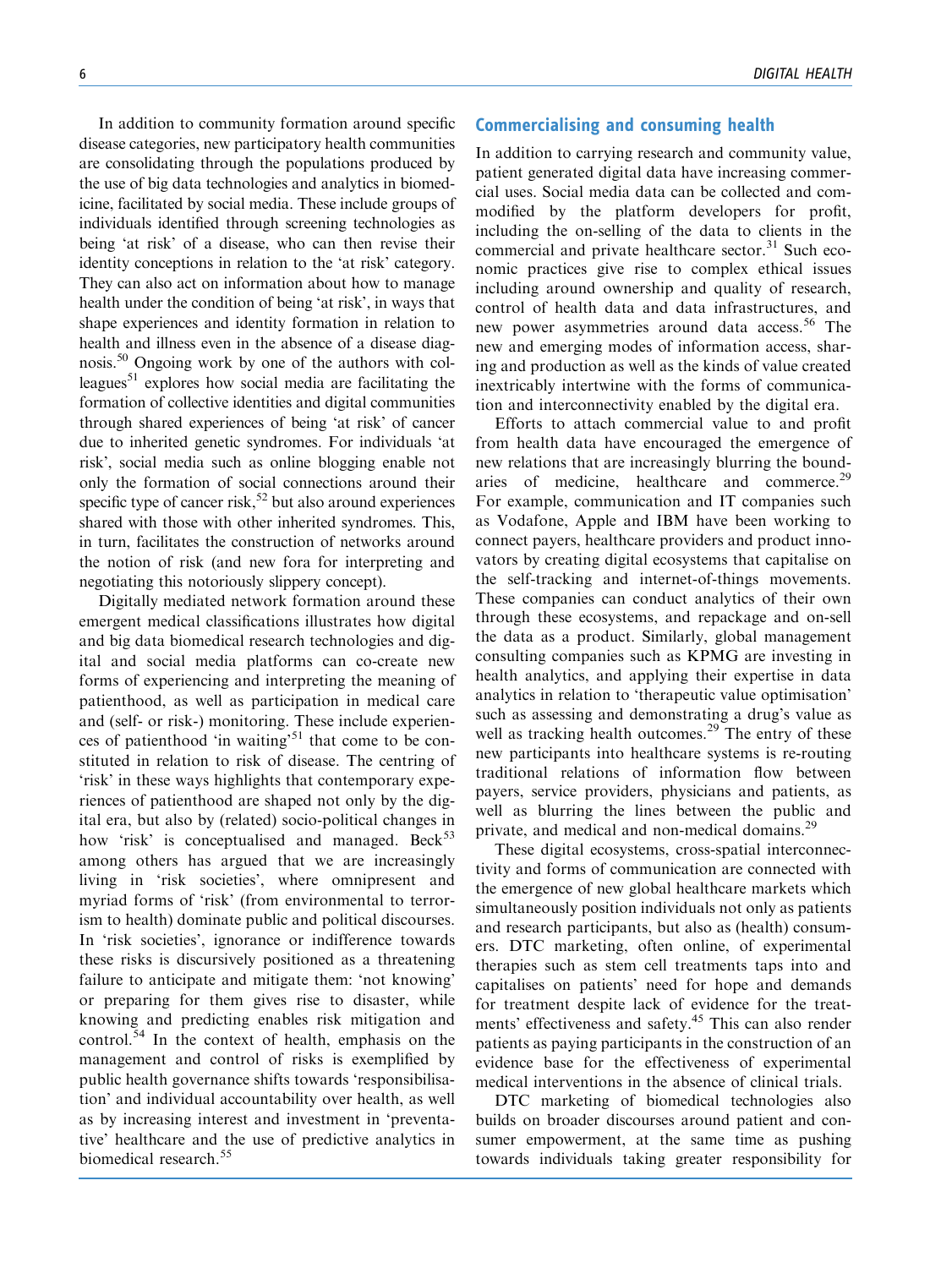their own health. Such marketing has co-occurred with the drive towards personalised medicine that has been catalysed by advances in genomics and reorientations of healthcare systems internationally.<sup>57</sup> For example, companies offering DTC genetic testing for disease susceptibility appeal to the importance of self-knowledge in relation to one's personal genetic profile and related disease risk factors, often without the direct involvement of healthcare professionals in interpreting the testing results.58 The marketing of these services mobilises claims to provide consumers with a map of genetic risk factors that can be used to modify lifestyle behaviours in ways that enable individuals to improve their health.<sup>10,59</sup> Notably, genetic testing companies such as 23andMe have actively fostered consumer communities through various online fora, including social media platforms like Twitter and Facebook.

The rhetoric of empowerment is, however, intertwined with 'responsibilisation', as taking greater responsibility for one's own health can easily translate into increased expectations or obligations to maintain and promote personal health, in ways that can transfer responsibility away from publicly funded healthcare organisations, the modification of environmental influences on health and towards individuals. Simultaneously, consumers are increasingly being positioned as 'active', not only in terms of health seeking, but also in terms of having control over how their data are used in emerging regulatory and cultural environments. In particular, the new EU-wide General Data Protection Regulation aims to reinforce data subjects' rights to privacy and protection of personal data in digitised environments in ways that have particular implications for 'special' (i.e. sensitive) categories of data, such as health data.<sup>60</sup>

Indeed, the use of consumers' and citizens' health data for commercial as well as for public health promotion purposes raises questions about data ownership, use and access, as well as about possible data breaches and the harms that may consequently result. For example, data breaches in relation to eHealth monitoring technologies and applications – including fitness and nutrition tracking but also disease symptom, sexual activity and mental health tracking, among other sensitive information – could carry serious adverse implications if the data could be traced back to those from whom it was collected.<sup>27</sup> The possibility of sharing these kinds of data with healthcare providers also raises questions about the extent to which such data could be used in treatment decision-making to ensure compliance with behavioural regimes that have been medically recommended, such as levels of physical activity or food consumption.<sup>27</sup> These questions are especially pertinent in relation to socially stigmatised groups such as those defined as overweight or obese; stigmatised illnesses such as many mental health conditions and sexually transmitted diseases; and stigmatised behaviours such as sexual activities that fall outside social norms.

Additionally, commercialised practices such as DTC medicine also have the capacity to shape and reconfigure the process of identity formation. In relation to DTC genetic testing, for example, 'knowing' one's genetic and genomic constitution can enable the reinterpretation of one's biogenetic–biographical positionality. Companies offering genetic testing services, which have carried names such as 'Knome' and 'deCODEme', make explicit claims to the centrality of genomic data in relation to the constitution of the self, and many of these companies offer services such as ancestry tracing – including information pertaining to socially significant designators like ethnicity – in addition to disease susceptibility testing. $61$  Genomic data in general, and commercial DTC genetic testing in particular, have enabled the formation of new medical categories and forged communities and 'biosocial' networks built on shared experiences of making sense of genomic susceptibility data, such as communities of individuals 'at risk' or 'patients in waiting'.62 At the same time, technologies like amniocentesis enable people to entwine their cultural notions of parenthood and family with genetic knowledge in ways that are refashioning the culture and politics of reproduction.<sup>63</sup> These developments have complex implications for how social categories, identities and relationships including ethnicity and kinship are understood, and how biographical narratives are constructed.<sup>61</sup>

### **Conclusion**

So-called participatory modes of biomedicine and healthcare in the context of the 'digital era' of social and digital media – and the heterogeneous identity and (bio)social network formations and possibilities for agency that are enabled by, and enacted through, digital tools – are reconfiguring and blurring the roles and experiences of patienthood, participation, and health and medical consumerism. $4,7,9,31$  These roles and experiences are layered concurrently, and in new ways, onto those who access, share and (co-)produce content that can easily become data in semi-public digital spaces. Together with big data informatics, analytics, related new biomedical research modes and the 'datafication' of life, participatory digital era health biotechnologies shape the constitution of new, often cross-border communities, social movements, epistemologies, knowledge practices and health markets, $44,50,51$  while excluding others from such activities. $23,24$ 

Big data biotechnologies are facilitating the collection, collation and analysis of unprecedented quantities of heterogeneous data on a population scale, at the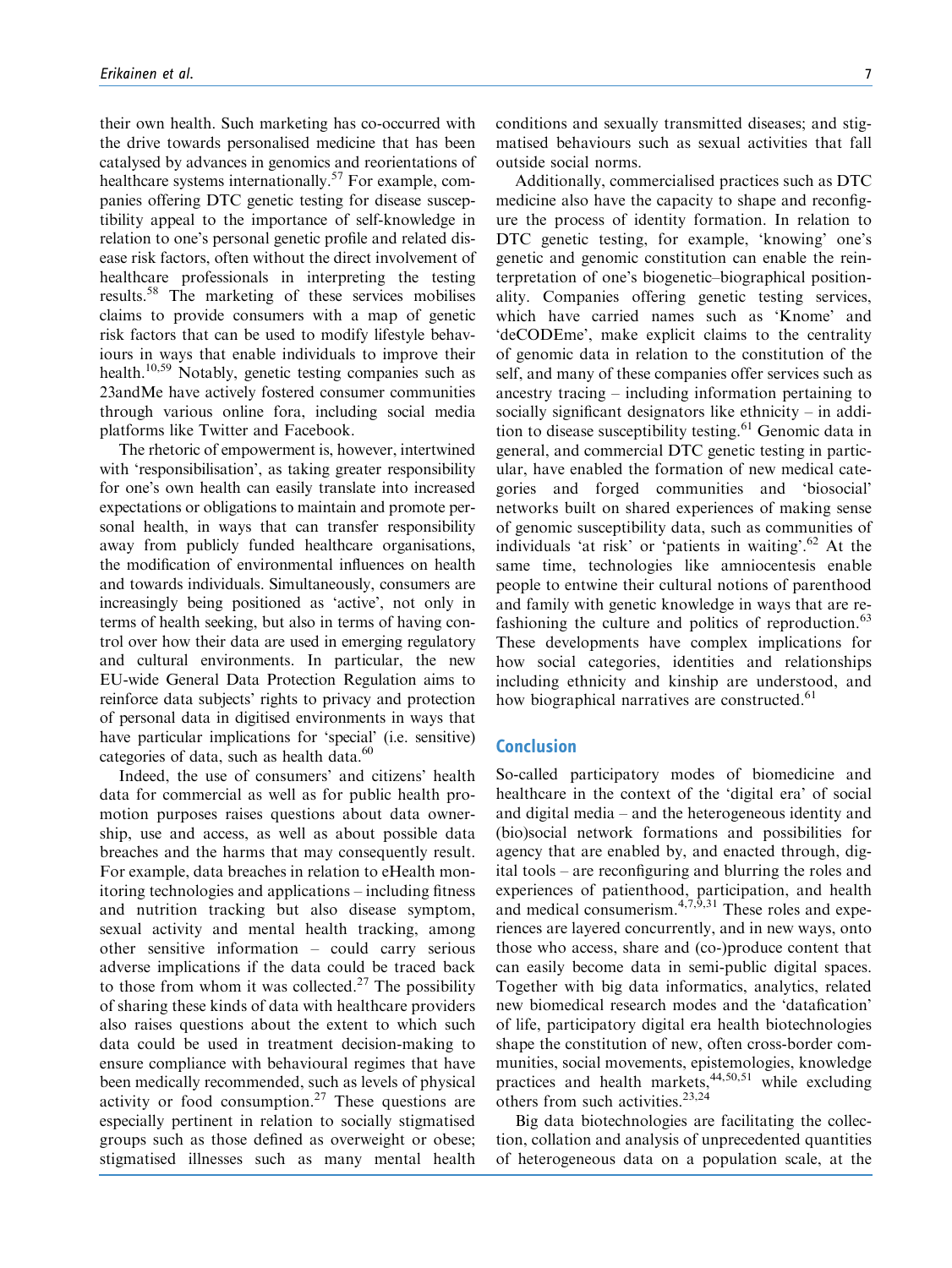same time as the large databases that result from this enable population subgroup stratification. This, in turn, is motivating a seemingly incompatible yet concurrent shift towards 'personalised' medicine and healthcare.21 The 'datafication' of citizens' and patients' experiences, embodiments and information more generally are reconfiguring how the self can be and is conceptualised, and how medical knowledge can be and is produced by researchers and healthcare professionals as well as by citizens and patients themselves.<sup>3,29,31</sup> The forms of communication and interconnectivity facilitated by digital and social media platforms simultaneously turn individuals into digital subjects and shape the forms of identity, community and knowledge that are produced and circulate there.<sup>44,61</sup> New kinds of commercial value in turn emerge from and through the data abundance and digital networks that enable medical and health data to be harnessed for profit, as well as commodified and marketed directly to consumers.<sup>31,45,46,58,59</sup>

These intertwined phenomena have arisen and are taking shape through and in response to the 'digital era', and they underscore the evolving and increasingly tangled roles of patients, participants and health consumers as both subjects and agents of science and healthcare. Such entanglements are, however, shaped by the overarching social, economic and political contexts in which they are embedded, as well as by preexisting social and cultural disparities and inequities. This implies that the empowering as well as problematic potentials of digital era developments are both constrained and facilitated by concurrent sociopolitical movements. They are also constrained by modes of social and economic stratification including classed, racialised and gendered divisions that pre-date the digital era. Indeed, the 'digital era' itself has not materialised in the same way across contexts, but is unevenly inter- and intra-nationally distributed along the lines of broader global geo-political and socioeconomic as well as public health disparities. $^{23}$ This brings to the fore the importance of continuous ethical, social and political scrutiny of the proliferation of rights and responsibilities attached to individuals, groups and organisations in relation to new and emerging digital biotechnologies and participatory biomedicine. In particular, attention needs to be directed towards the rights and responsibilities of, as well as benefits and harms to, those living and working beyond the university and healthcare sectors who nevertheless shape the production of biomedical and health-related knowledge in important (and sometimes under-appreciated) ways. Normative work, including by one of the authors of this paper,  $27$  has already begun for developing frameworks that appropriately account for the roles of these actors.  $2^{1,56,63,64}$ 

There is, then, a need to work with fresh conceptual tools for understanding the digitally mediated entanglements of patienthood, participation and health consumption, as well as the effects and consequences of these entanglements for healthcare practices, biomedical and health research and innovation. These tools need to be tuned to address the intersection of big data, 'datafication', emerging participatory medical and healthcare modes, and related research innovation, digital globalisation and global disparities, and new forms of interaction including social media community and identity formation. New social, ethical and legal frameworks and solutions will require engaging across disciplines, contexts and sectors; sharing and debating widely and inclusively.<sup>7</sup> This work is required, not only to understand how the digital era is changing the roles and practices of patient–participant–consumer, and the consequences of these changes for future health challenges, but also to intervene in ways that support patient autonomy and improvements in health and well-being.

**Contributorship:** All authors contributed substantially to the intellectual content of this paper. The paper is based on ideas initially conceived by SC, MP and SC-B, and developed and analysed further by SC and SE. SE wrote most of the manuscript, MP contributed substantially to the writing, and all authors revised, edited and approved the final version.

Declaration of Conflicting Interests: The authors declare that there is no conflict of interest.

Ethical approval: Ethical approval was not required.

Funding: The authors would like to acknowledge the support of the Wellcome Trust in funding the Seed Award 'Patienthood and Participation in the Digital Era' (grant number 201652/Z/16/Z); research on this project contributed to the writing of this paper. The paper is also informed by further research supported by the Wellcome Trust (grant numbers: 104831/Z/14/Z (SCB); 106612/Z/14/Z (MP);  $209519/Z/17/Z$  (SCB, SC, MP)). We would additionally like to thank the anonymous reviewers who provided useful comments for earlier drafts of this paper.

#### Guarantor: SE.

#### ORCID iD

Sonja Erikainen **<https://orcid.org/0000-0002-1442-3050>** 

Peer review: This manuscript was reviewed by four reviewers, the authors have elected for these individuals to remain anonymous.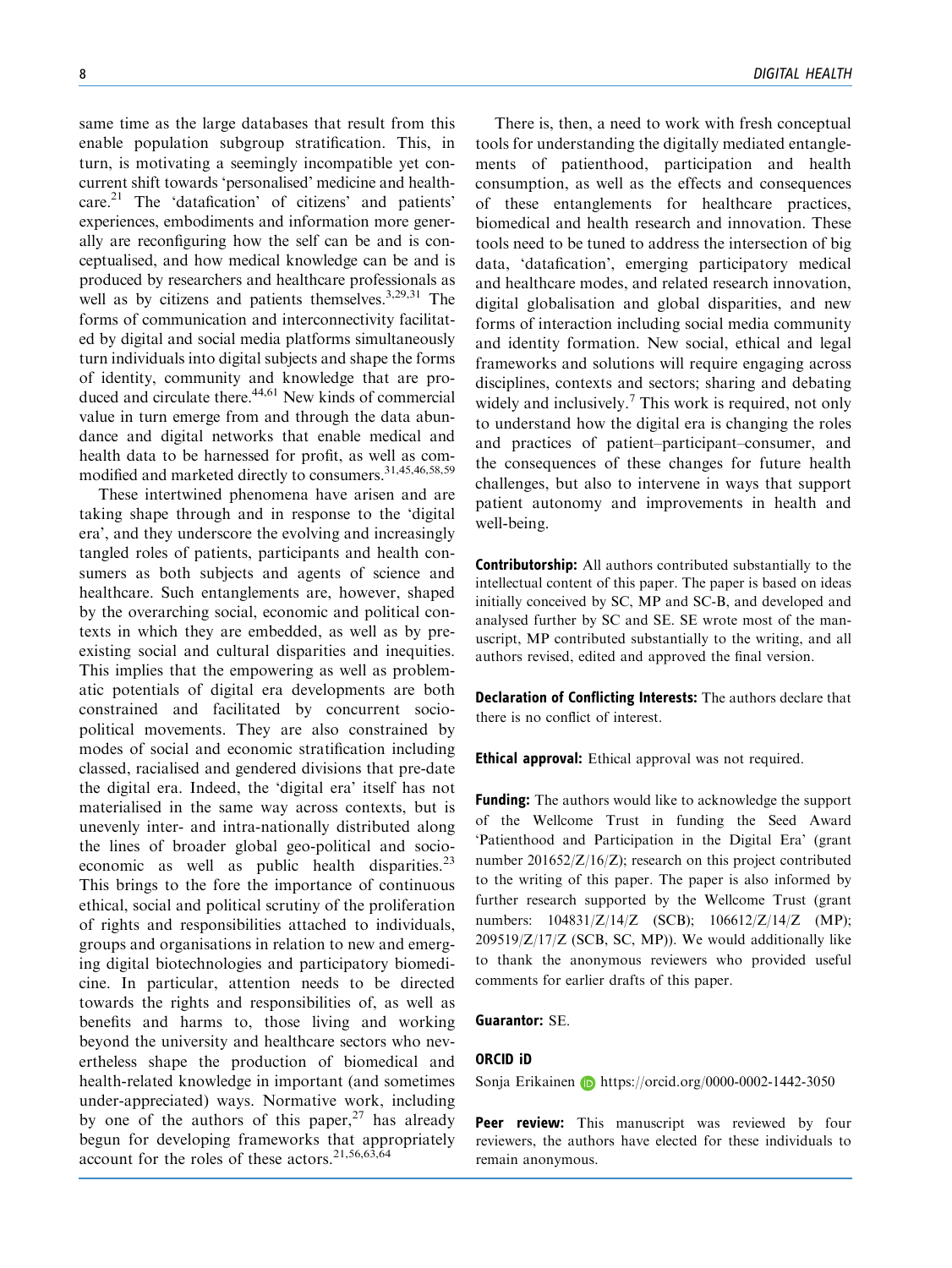#### **References**

- 1. Sosnowy C. Practicing patienthood online: social media, chronic illness, and lay expertise. Societies 2014; 4(2): 316–329.
- 2. Lupton D. The digitally engaged patient: self-monitoring and self-care in the digital health era. Soc Theory Health 2013; 11(3): 256–270
- 3. Ruckenstein M and Schull N. The datafication of health. Ann Rev Anthropol 2017; 46: 261–278.
- 4. Kerr A and Cunningham-Burley S. Embodied innovation and regulation of medical technoscience: transformations in cancer patienthood. Law Innov Technol 2015; 7(2): 187–205.
- 5. Lupton D. Health promotion in the digital era: a critical commentary. Health Prom Int 2014; 30(1): 174–183.
- 6. Petrakaki D, Hilberg E and Waring J. Between empowerment and self-discipline: governing patients' conduct through technological self-care. Soc Sci Med 2018; 213: 146–153.
- 7. Lupton D. Digital health: critical and cross-disciplinary perspectives. London & New York: Routledge, 2017.
- 8. Cukier K and Mayer-Schoenberger V. The rise of big data: how it's changing how we think about the world. Foreign Affairs 2013; 92(3): 28–40.
- 9. Prainsack B. The powers of participatory medicine. PLoS Biol 2014; 12(4): e1001837.
- 10. Turrini M. Online genomes: problematizing the disruptiveness of direct-to-consumer genetic tests. Sociol Compass 2018; 12(11): e12633.
- 11. Nuffield Council of Bioethics. Medical profiling and online medicine: the ethics of 'personalised healthcare' in a consumer age. London: Nuffield Council of Bioethics, 2010.
- 12. Shepherd J. What is the digital era? In: G Doukidis, N Mylonopoulus and N Pouloudi (eds) Social and economic transformations in the digital era. Hershey: Idea Group, 2004; 1–18.
- 13. Henwood F, Wyatt S and Smith J. 'Ignorance is bliss sometimes': constraints on the emergence of the 'informed patient' in the changing landscape of health information. Sociol Health Ill 2003; 25(6): 589–607.
- 14. Doukidis G, Mylonopoulus N and Pouloudi N. (eds) Social and economic transformations in the digital era. Hershey: Idea Group, 2004.
- 15. Dunleavy P, Margetts H, Bastow S, et al. New Public management is dead – long live digital-ear governance. J Pub Admin Res Theory 2006; 16(3): 467–494.
- 16. Bondarouk T and Ruel H. Electronic human resource management: challenges in the digital era. Int J Human Resource Manage 2009; 20: 505–514.
- 17. Leeflang, P, Verhoef P, Dahlstrom P, et al. Challenges and solutions to marketing in a digital era. Eur Manage J 2014; 32(1): 1–12.
- 18. Pearson R. Fandom in the digital era. Popular Commun 2010; 8(1): 84–95.
- 19. Ritzer G, Dean P and Jurgenson N. The coming of age of the prosumer. Am Behav Scientist 2012; 56: 379–398.
- 20. Hood L, Balling R and Auffrey C. Revolutionizing medicine in the 21st century through systems approaches. Biotechnol J 2012; 7(8): 992–1001.
- 21. Prainsack B. The 'we' in the 'me': solidarity and health care in the era of personalized medicine. Sci Technol Hum Values 2017; 43(1): 21–44.
- 22. Foucault M. Discipline and punish: The birth of the prison. London: Penguin Books, 1991.
- 23. Norris P. Digital divide: civic engagement, information poverty, and the internet worldwide. Cambridge: Cambridge University Press, 2001.
- 24. Wyatt S, Henwood F, Hart A, et al. The digital divide, health information and everyday life. New Media Society 2005; 7(2): 199–218.
- 25. WHO. World Heath Statistics 2018: Monitoring Health for the SDGs. [http://www.who.int/gho/publications/world\\_](http://www.who.int/gho/publications/world_health_statistics/2018/en/) [health\\_statistics/2018/en/](http://www.who.int/gho/publications/world_health_statistics/2018/en/) (2018, accessed 10 July 2018).
- 26. Kitchin R. The data revolution: big data, open data, data infrastructure and their consequences. London: SAGE, 2014.
- 27. Chan S. Bioethics in the big data era: health care and beyond. Rev Bioética Derecho 2017; 41: 3-32.
- 28. Pickersgill M. Digitising psychiatry? Sociotechnical expectations, performative nominalism, and biomedical virtue in (digital) psychiatric praxis. Sociol Health Ill 2018, forthcoming 2020.
- 29. Hogle L. Data-intensive resourcing in healthcare. BioSocieties 2016; 11(3): 371–393.
- 30. Kallinikos J and Tempini N. Patient data as medical facts: social media practices as a foundation for medical knowledge creation. Inform Syst Res 2014; 1047–7047.
- 31. Lupton D. The commodification of patient opinion: the digital patient experience economy in the age of big data. Sociol Health Ill 2014: 36(6): 856–869.
- 32. Federoff H and Gostin L. Evolving from reductionism to holism: is there a future for systems medicine. JAMA 2009; 302(9): 994–996.
- 33. Israel S, Caspi A, Belsky DW, et al. Credit scores, cardiovascular disease risk, and human capital. Proc Nat Acad Sci USA 2014; 111(48): 17087–17092.
- 34. Kitchin R. Big data, new epistemologies and paradigm shifts. Big Data Soc 2014; 1(1): 1–12.
- 35. Share, NHS Scotland. Register for share. [https://www.](https://www.registerforshare.org) [registerforshare.org](https://www.registerforshare.org) (accessed 25 June 2018).
- 36. NIH. All of us.<https://allofus.nih.gov> (accessed 25 June 2018).
- 37. Genomics England. The 100,000 genomes projects. [https://www.genomicsengland.co.uk/the-100000](https://www.genomicsengland.co.uk/the-100000-genomes-project/) [genomes-project/](https://www.genomicsengland.co.uk/the-100000-genomes-project/) (accessed 25 June 2018).
- 38. Flores M, Glusman G, Brogaard K, et al. P4 medicine: how systems medicine will transform the healthcare sector and society. *Personal Med* 2013; 10(6): 565–576.
- 39. Benson M. Clinical implications of omics and systems medicine: focus on predictive and individualised treatment. J Int Med 2016; 279(3): 229–240.
- 40. Shostak S. Locating gene-environment interaction: at the intersections of genetics and public health. Soc Sci Med 2003; 56: 2327–2342.
- 41. Lupton D. The quantified self: a sociology of self-tracking. Malden, Cambridge: Polity, 2016.
- 42. Nafus D and Sherman J. This one does not go up to 11: the quantified self movement as an alternative big data practice. Int J Commun 2014; 8: 1784–1794.